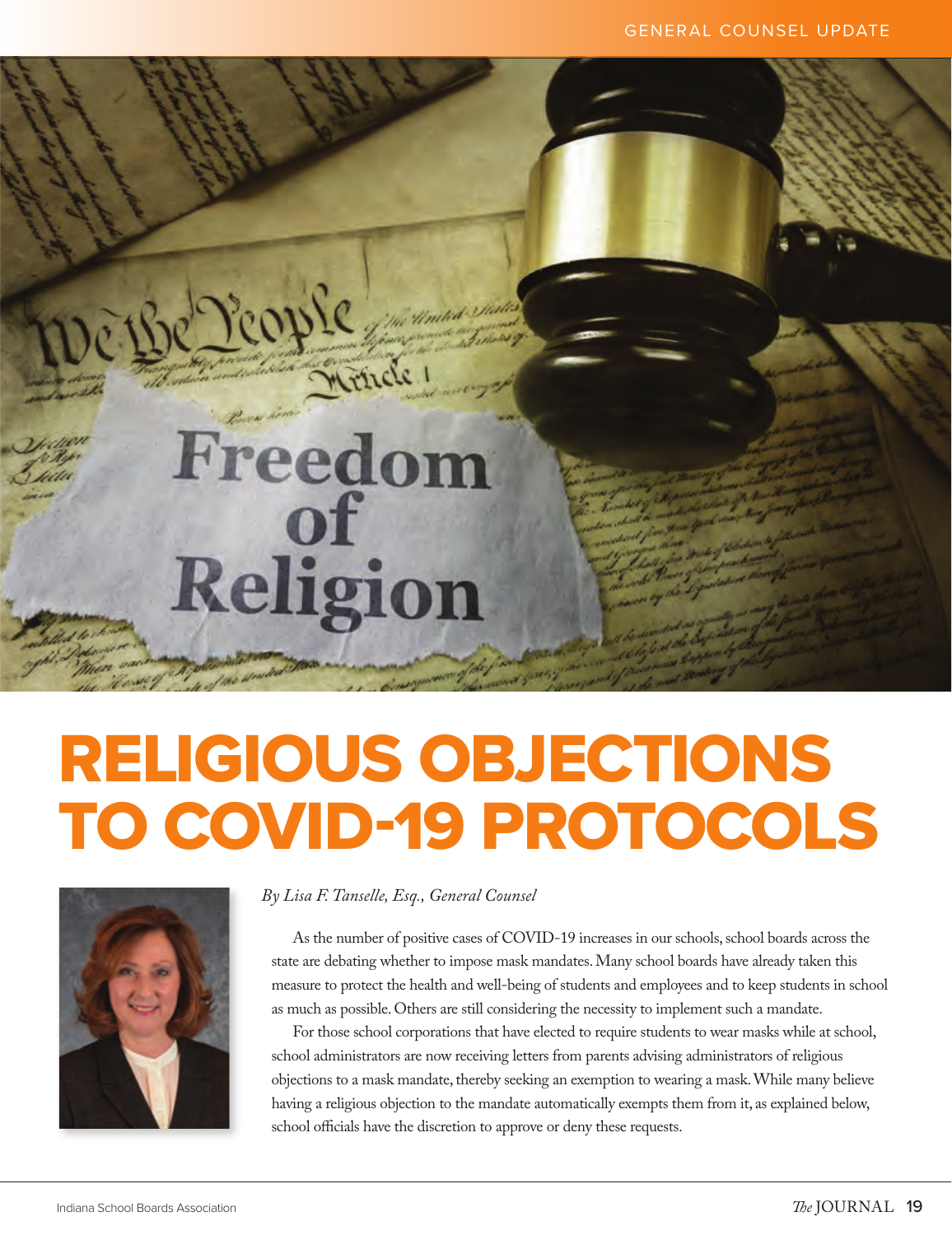### **STATE LAW**

Some assert that IC 20-34-3-2 exempts students from wearing masks if a parent expresses a religious objection in writing, signs the paper or form that asserts the objection, and delivers it to the school principal. It is true that this statute exempts students from certain immunizations, medical tests, and/or treatments based on a parent's religious objection, but it does not exempt a student from wearing a mask. The statute speaks specifically about exemptions for (1) immunizations required under IC 20- 34-4, such as diphtheria, pertussis, mumps, and measles, and (2) testing, examination, and treatment under IC 20-34-3. The tests referred to in this chapter, i.e. IC 20-34-3, include vision tests, hearing tests, sickle cell anemia tests, and lead poisoning tests.

## Your trusted partner to enable **virtual board meetings** for your community



Clearly, the General Assembly has decided to allow parents to have their children exempted from these specific health measures. However, the wearing of a mask is not an immunization, medical test, examination, or treatment specified under either of these two chapters, and therefore this statute does not allow a parent to have a child exempted from a mask mandate.

## **CONSTITUTIONAL LAW**

In absence of a state statute providing a religious exemption to wearing a mask in school, school officials need to recognize the right granted by the First Amendment to the U.S. Constitution to all citizens to freely exercise their religious beliefs. The Free Exercise Clause, as it is commonly known, guarantees a person the right to believe and profess whatever religious doctrine he/she desires.1 Because of these religious guarantees, persons may not be compelled to engage in conduct that violates their religious beliefs.2

Yet the courts have also concluded that the right to freely exercise one's religious beliefs does not relieve an individual of the obligation to comply with a valid and neutral law of general applicability on the ground that the law proscribes (or prescribes) conduct that a person's religion proscribes (or prescribes). In such cases, the government may be able to demonstrate sufficient interests that outweigh a person's freedom of religion. Where the burden on religious beliefs is substantial, the government must demonstrate a compelling interest in application of the law. In cases where the law has an incidental effect on a person's religious beliefs, the government need only show a rational basis for it.

In the well-known case of <u>Wisconsin v. Yoder</u>,<sup>3</sup> the U.S. Supreme Court invalidated Wisconsin's compulsory attendance law as applied to Amish parents who refused on religious grounds to send their children to school beyond the 8th grade. The parents argued that the law compelled them, under the threat of criminal sanction, to perform acts contrary to their religious beliefs. The Supreme Court recognized the state's interest in education for its citizens and the fact that the compulsory attendance law applied to all and did not discriminate against religion or a particular religion, but concluded the law unduly burdened the religious beliefs of the Amish parents.

In a Texas case,<sup>4</sup> a student objected to the school's requirement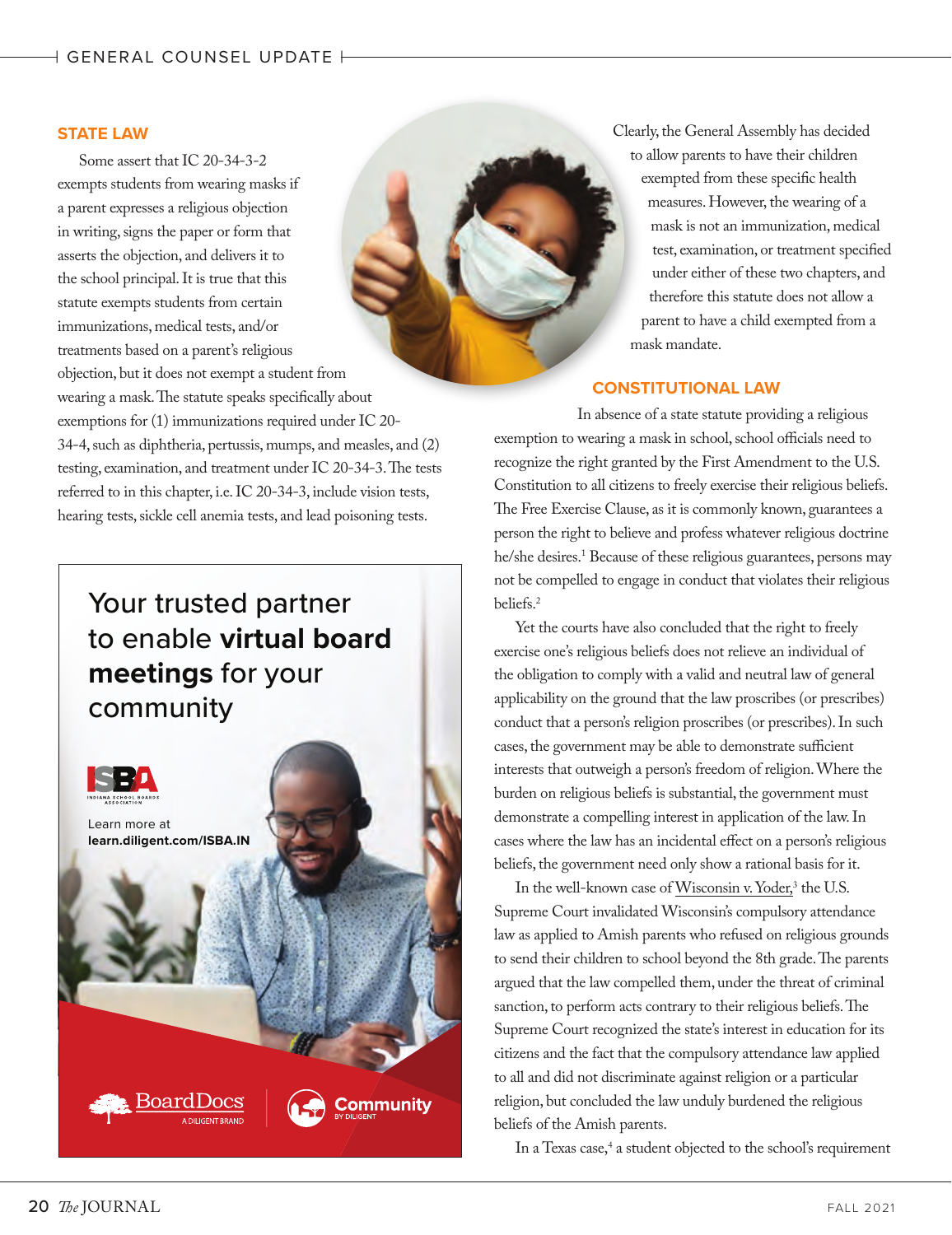

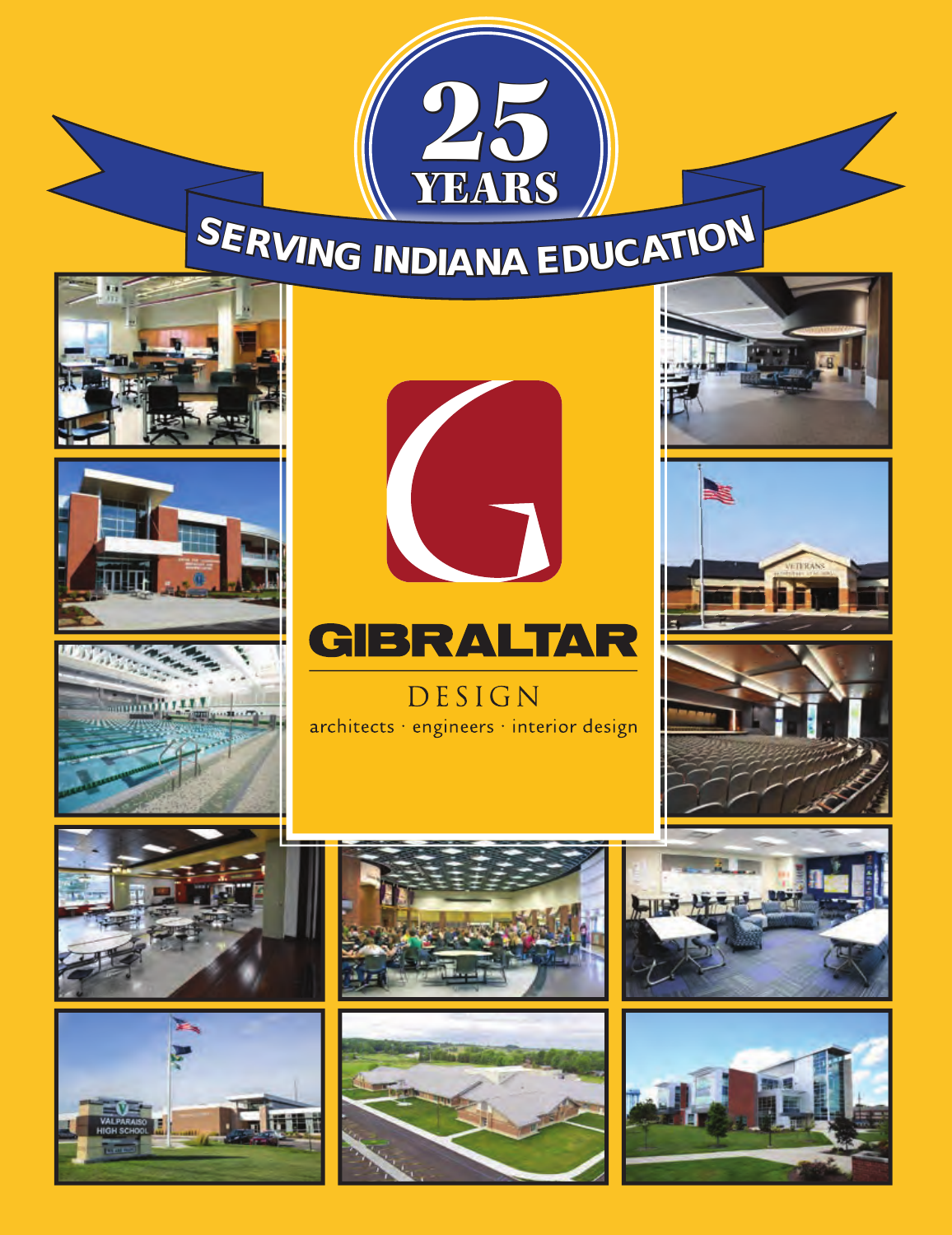to wear a name badge with a radio frequency identification chip for religious reasons. The school offered to remove the chip as an accommodation to the student, but she still refused to wear the badge. The student and her father filed a motion for a preliminary injunction against the school, but it was denied. The district court concluded the government rule in this case was neutral and of general applicability and had an incidental effect of burdening a particular religious practice. Thus, the school needed only to prove that the rule was rationally related to a legitimate government interest to survive a constitutional challenge. Finding that the school had a legitimate need to easily identify its students for purposes of safety, security, attendance, and funding, the court concluded the school had a rational basis for requiring students to wear the badges with the chip. The court went on to say that the student failed to show that wearing the badge imposed a substantial burden on the observation of a religious belief and that, even if she had, the school's interest in the safety and security of its students and educators was a compelling governmental interest that justified compliance with the mandate.<sup>5</sup>

While not a school case, a few years ago an Indiana court had to engage in this balancing test in the case of Cosby v. State.<sup>6</sup> A police officer pulled over a motorist for excessive speed. The motorist did not have a valid driver's license and was charged with and subsequently convicted of driving a vehicle without a license. Before the Indiana Court of Appeals, the driver asserted that he

was driving to church when he was arrested and therefore his conviction violated his constitutional right to worship. The court opined that the law requiring a person to obtain a driver's license in order to drive motor vehicles on public highways was a neutral law of general applicability and that the law was enacted for reasons of public safety and not to interfere with persons' rights to travel to their chosen place of worship. Thus, the court concluded the driver's free exercise of religion rights were not infringed by the conviction.

## **RECENT COURT DECISION RELATED TO COVID RESTRICTIONS**

Over the past year, as the coronavirus pandemic spread throughout the United States, we witnessed many governors and state legislative bodies address the public health emergency in a variety of ways. In September 2020, the Michigan Department of Health and Human Service ordered all persons in the state to wear face masks in indoor public settings, including students in grades K-5 who attended public and private schools.

A private religious school and two parents with children enrolled in the school sued the Department, alleging that the order violated their rights to free exercise, equal protection, substantive due process, freedom of speech, and freedom of religion. The principal of the private school asserted that the mask requirement violated the school's sincerely held religious beliefs because it



interfered with the school's religiously oriented disciplinary policies. The parents asserted that the mask mandate conflicted with their right to choose a school for their children that corresponds to their own convictions. The district court denied the school's motion for a preliminary injunction. The court found that the order was neither motivated by animus against people of faith nor limited to regulating only religious activity and thus concluded the order was neutral and generally applicable because it applied to all individuals over the age of 5. The court further found that the exceptions to the order were narrow and discrete, and apply to public and private schools equally, and apply to secular schools and religious schools equally. Thus, the district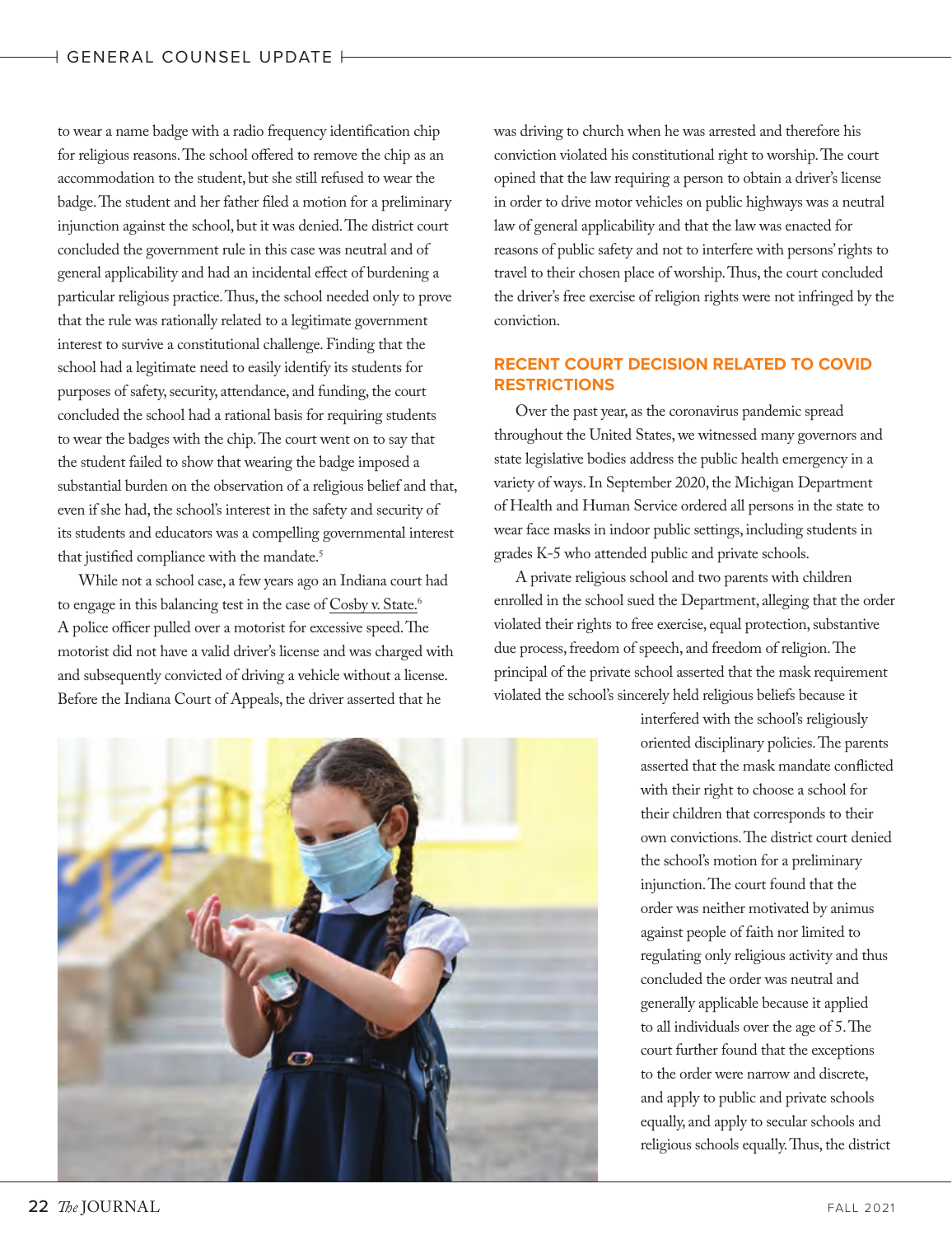

## **Bringing easier back to your plan and your life**

Building better tools to help employees get healthier, faster

We know that sometimes things can get a bit complicated when it comes to getting healthy and managing a health plan. That's why we're creating solutions with "easier" in mind.

Here's how our solutions are making things easier to manage:

- **Mobile Health app.** Find an urgent care clinic, see ID cards, check claim status and get appointment reminders.
- **LiveHealth Online.** See a doctor 24/7 using a smartphone, tablet or computer with a web cam.
- **Find a doctor and Estimate your costs tools.** Find health care providers and get an idea of how much care may cost.

Our solutions are more than just health tools. They're designed to help your employees get the care they need, when they need it. So they can get back to work faster, healthier and at a cost that makes better sense for you and them. Talk to your broker today or visit **anthem.com** for more information.

Anthem Blue Cross and Blue Shield is the trade name of: In Colorado: Rocky Mountain Hospital and Medical Service, Inc. HMO products underwritten by HMO Colorado, Inc. In Connecticut: Anthem Health Plans, Inc. In Indiana: A In Kentucky: Anthem Health Plans of Kentucky, Inc. In Maine: Anthem Health Plans of Maine, Inc. In Missouri (excluding 30 counties in the Kansas City area): RightCHOICE® Managed Care, Inc. (RIT), Healthy Alliance® Life Ins Missouri, Inc. RIT and certain affiliates administer non-HMO benefits underwritten by HALIC and HMO benefits underwritten by HMO Missouri, Inc. RIT and certain affiliates only provide administrative services for self-funde In Nevada: Rocky Mountain Hospital and Medical Service, Inc. HMO products underwritten by HMO Colorado, Inc., dba HMO Nevada. In New Hampshire: Anthem Health Plans of New Hampshire, Inc. HMO plans are administered by Anthe Hampshire, Inc. and underwritten by Matthew Thornton Health Plan, Inc. In Ohio: Community Insurance Company. In Virginia: Anthem Health Plans of Virginia, Inc. trades as Anthem Blue Cross and Blue Shield in Virginia, and i the City of Fairfax, the Town of Vienna, and the area east of State Route 123. In Wisconsin: Blue Cross Blue Shield of Wisconsin (BCBSW), underwrites or administers PPO and indemnity policies and underwrites the out of net by Compcare Health Services Insurance Corporation (Compcare) or Wisconsin Collaborative Insurance Corporation (WCIC). Compcare underwrites or administers HMO or PDS policies, WCIC underwrites or administers Health Services licensees of the Blue Cross and Blue Shield Association. ANTHEM is a registered trademark of Anthern insurance Companies, Inc. The Blue Cross and Blue Shield names and symbols are the registered marks of the Blue Cross and dent licensees of the Blue Cross and Blue Shield Association. ANTHEM is a registered trademark of Anthem Insurance Companies, Inc. The Blue Cross and Blue Shield names and symbols are registered marks of the Blue Cross and